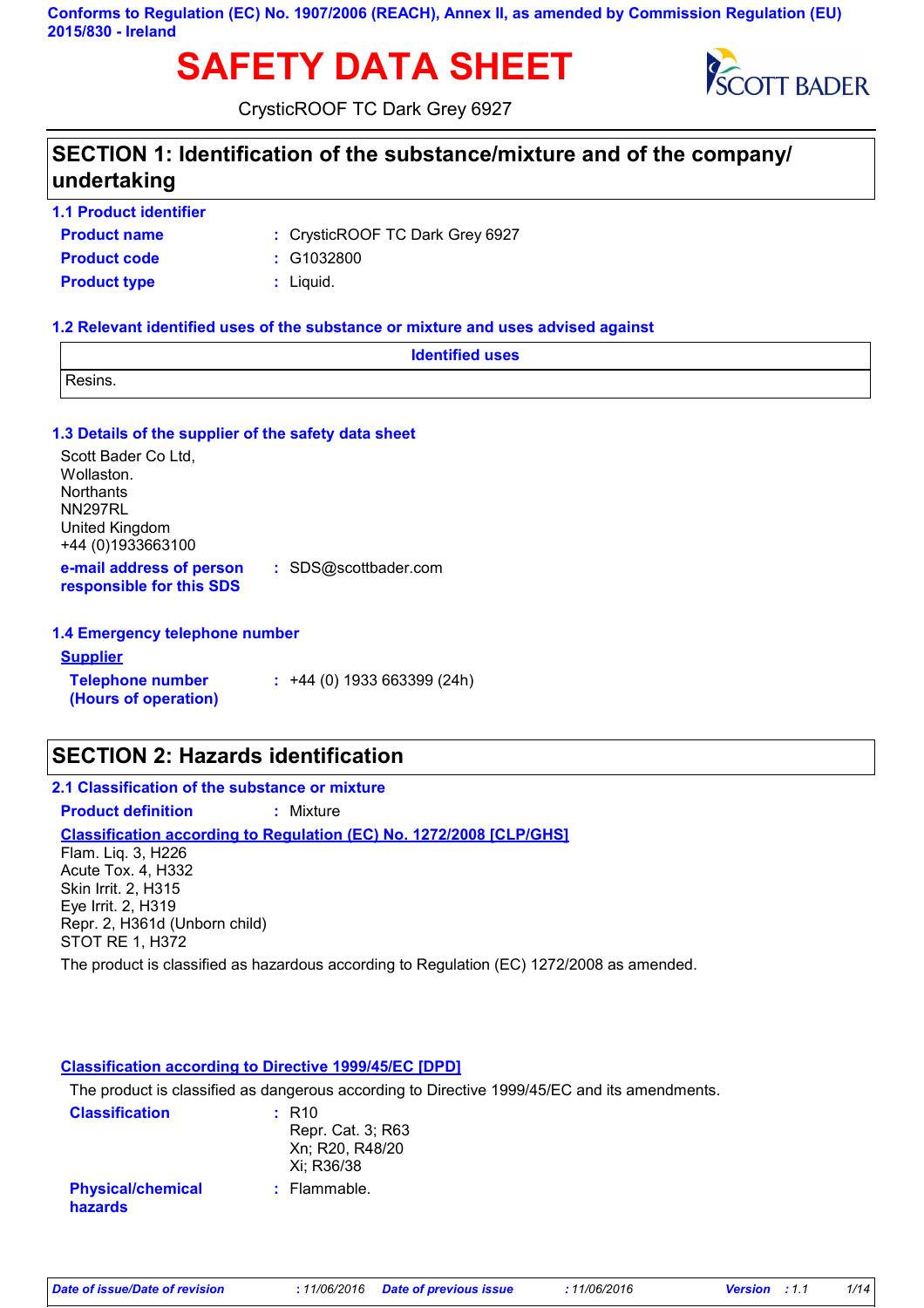### **SECTION 2: Hazards identification**

**Human health hazards :** Possible risk of harm to the unborn child. Harmful by inhalation. Harmful: danger of serious damage to health by prolonged exposure through inhalation. Irritating to eyes and skin.

See Section 16 for the full text of the R phrases or H statements declared above.

See Section 11 for more detailed information on health effects and symptoms.

### **2.2 Label elements**

| <b>Hazard pictograms</b>                                                                                                                                        |                                                                                                                                                                                                                                                                                                                                                                                                   |
|-----------------------------------------------------------------------------------------------------------------------------------------------------------------|---------------------------------------------------------------------------------------------------------------------------------------------------------------------------------------------------------------------------------------------------------------------------------------------------------------------------------------------------------------------------------------------------|
| <b>Signal word</b>                                                                                                                                              | : Danger                                                                                                                                                                                                                                                                                                                                                                                          |
| <b>Hazard statements</b>                                                                                                                                        | : H226 - Flammable liquid and vapour.<br>H332 - Harmful if inhaled.<br>H319 - Causes serious eye irritation.<br>H315 - Causes skin irritation.<br>H361d - Suspected of damaging the unborn child.<br>H372 - Causes damage to organs through prolonged or repeated exposure.                                                                                                                       |
| <b>Precautionary statements</b>                                                                                                                                 |                                                                                                                                                                                                                                                                                                                                                                                                   |
| <b>Prevention</b>                                                                                                                                               | : P201 - Obtain special instructions before use.<br>P280 - Wear protective gloves. Wear eye or face protection. Wear protective<br>clothing.<br>P210 - Keep away from heat, hot surfaces, sparks, open flames and other ignition<br>sources. No smoking.<br>P241 - Use explosion-proof electrical, ventilating, lighting and all material-handling<br>equipment.<br>P260 - Do not breathe vapour. |
| <b>Response</b>                                                                                                                                                 | : P304 + P340 - IF INHALED: Remove person to fresh air and keep comfortable for<br>breathing.<br>P303 + P361 + P353 - IF ON SKIN (or hair): Take off immediately all contaminated<br>clothing. Rinse skin with water or shower.                                                                                                                                                                   |
| <b>Storage</b>                                                                                                                                                  | : P235 - Keep cool.                                                                                                                                                                                                                                                                                                                                                                               |
| <b>Disposal</b>                                                                                                                                                 | : P501 - Dispose of contents and container in accordance with all local, regional,<br>national and international regulations.                                                                                                                                                                                                                                                                     |
| <b>Hazardous ingredients</b>                                                                                                                                    | : styrene                                                                                                                                                                                                                                                                                                                                                                                         |
| <b>Supplemental label</b><br>elements                                                                                                                           | : Not applicable.                                                                                                                                                                                                                                                                                                                                                                                 |
| <b>Annex XVII - Restrictions</b><br>on the manufacture,<br>placing on the market and<br>use of certain dangerous<br>substances, mixtures and<br><b>articles</b> | : Not applicable.                                                                                                                                                                                                                                                                                                                                                                                 |
| <b>2.3 Other hazards</b>                                                                                                                                        |                                                                                                                                                                                                                                                                                                                                                                                                   |
| Other hazards which do                                                                                                                                          | : None known.                                                                                                                                                                                                                                                                                                                                                                                     |

**not result in classification**

### **SECTION 3: Composition/information on ingredients**

**Substance/mixture :** Mixture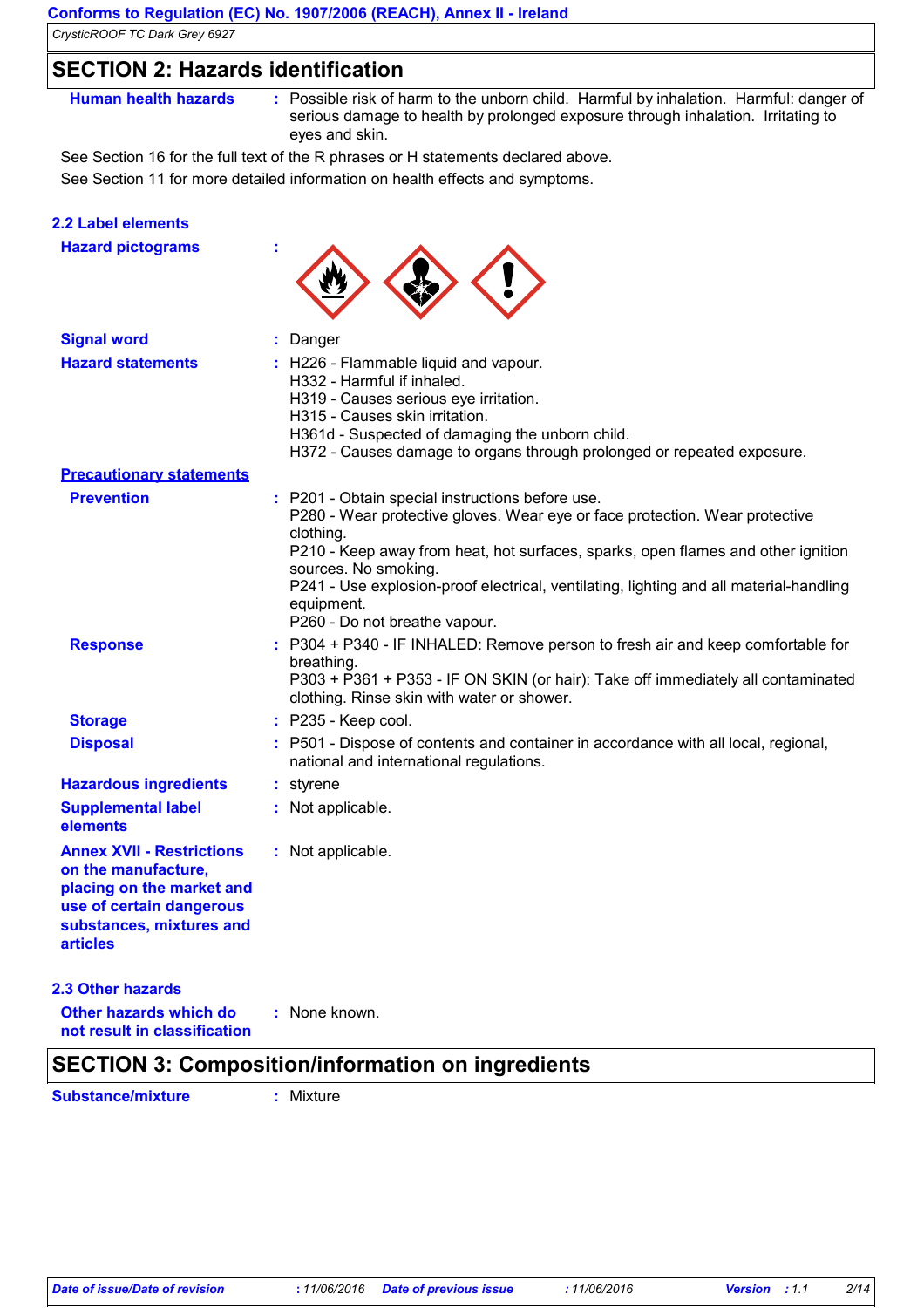### **SECTION 3: Composition/information on ingredients**

|                                   |                                                                                                                           |                               | <b>Classification</b>                                                                    |                                                                                                                                                                                                     |             |
|-----------------------------------|---------------------------------------------------------------------------------------------------------------------------|-------------------------------|------------------------------------------------------------------------------------------|-----------------------------------------------------------------------------------------------------------------------------------------------------------------------------------------------------|-------------|
| <b>Product/ingredient</b><br>name | <b>Identifiers</b>                                                                                                        | $\frac{9}{6}$                 | 67/548/EEC                                                                               | <b>Regulation (EC) No.</b><br>1272/2008 [CLP]                                                                                                                                                       | <b>Type</b> |
| styrene<br>titanium dioxide       | REACH#:<br>01-2119457861-32<br>EC: $202 - 851 - 5$<br>CAS: 100-42-5<br>Index: 601-026-00-0<br>REACH#:<br>01-2119489379-17 | $>25 -$<br>≤ $35$<br>$\leq 5$ | R <sub>10</sub><br>Repr. Cat. 3; R63<br>Xn; R20, R48/20<br>Xi; R36/38<br>Not classified. | Flam. Liq. 3, H226<br>Acute Tox. 4, H332<br>Skin Irrit. 2, H315<br>Eye Irrit. 2, H319<br>Repr. 2, H361d (Unborn<br>child)<br>STOT RE 1, H372<br>(hearing organs)<br>Aquatic Chronic 3, H412 [1] [2] | [1] [2]     |
|                                   | EC: 236-675-5<br>CAS: 13463-67-7                                                                                          |                               |                                                                                          |                                                                                                                                                                                                     |             |
|                                   |                                                                                                                           |                               | See Section 16 for<br>the full text of the R-<br>phrases declared<br>above.              | See Section 16 for the<br>l full text of the H<br>statements declared<br>above.                                                                                                                     |             |

There are no additional ingredients present which, within the current knowledge of the supplier and in the concentrations applicable, are classified as hazardous to health or the environment, are PBTs or vPvBs or have been assigned a workplace exposure limit and hence require reporting in this section.

**Type** 

[1] Substance classified with a health or environmental hazard

[2] Substance with a workplace exposure limit

[3] Substance meets the criteria for PBT according to Regulation (EC) No. 1907/2006, Annex XIII

[4] Substance meets the criteria for vPvB according to Regulation (EC) No. 1907/2006, Annex XIII

[5] Substance of equivalent concern

Occupational exposure limits, if available, are listed in Section 8.

### **SECTION 4: First aid measures**

| <b>4.1 Description of first aid measures</b> |                                                                                                                                                                                                                                                                                                                                                                                                                                                                                                                                                                                                                                                                                                                                                                           |
|----------------------------------------------|---------------------------------------------------------------------------------------------------------------------------------------------------------------------------------------------------------------------------------------------------------------------------------------------------------------------------------------------------------------------------------------------------------------------------------------------------------------------------------------------------------------------------------------------------------------------------------------------------------------------------------------------------------------------------------------------------------------------------------------------------------------------------|
| <b>Eye contact</b>                           | : Immediately flush eyes with plenty of water, occasionally lifting the upper and lower<br>eyelids. Check for and remove any contact lenses. Continue to rinse for at least 10<br>minutes. Get medical attention.                                                                                                                                                                                                                                                                                                                                                                                                                                                                                                                                                         |
| <b>Inhalation</b>                            | : Remove victim to fresh air and keep at rest in a position comfortable for breathing.<br>If it is suspected that fumes are still present, the rescuer should wear an appropriate<br>mask or self-contained breathing apparatus. If not breathing, if breathing is irregular<br>or if respiratory arrest occurs, provide artificial respiration or oxygen by trained<br>personnel. It may be dangerous to the person providing aid to give mouth-to-mouth<br>resuscitation. Get medical attention. If necessary, call a poison center or physician.<br>If unconscious, place in recovery position and get medical attention immediately.<br>Maintain an open airway. Loosen tight clothing such as a collar, tie, belt or<br>waistband.                                   |
| <b>Skin contact</b>                          | : Flush contaminated skin with plenty of water. Remove contaminated clothing and<br>shoes. Continue to rinse for at least 10 minutes. Get medical attention. Wash<br>clothing before reuse. Clean shoes thoroughly before reuse.                                                                                                                                                                                                                                                                                                                                                                                                                                                                                                                                          |
| <b>Ingestion</b>                             | : Wash out mouth with water. Remove dentures if any. Remove victim to fresh air<br>and keep at rest in a position comfortable for breathing. If material has been<br>swallowed and the exposed person is conscious, give small quantities of water to<br>drink. Stop if the exposed person feels sick as vomiting may be dangerous. Do not<br>induce vomiting unless directed to do so by medical personnel. If vomiting occurs,<br>the head should be kept low so that vomit does not enter the lungs. Get medical<br>attention. Never give anything by mouth to an unconscious person. If unconscious,<br>place in recovery position and get medical attention immediately. Maintain an open<br>airway. Loosen tight clothing such as a collar, tie, belt or waistband. |
| <b>Protection of first-aiders</b>            | : No action shall be taken involving any personal risk or without suitable training. If it<br>is suspected that fumes are still present, the rescuer should wear an appropriate<br>mask or self-contained breathing apparatus. It may be dangerous to the person<br>providing aid to give mouth-to-mouth resuscitation.                                                                                                                                                                                                                                                                                                                                                                                                                                                   |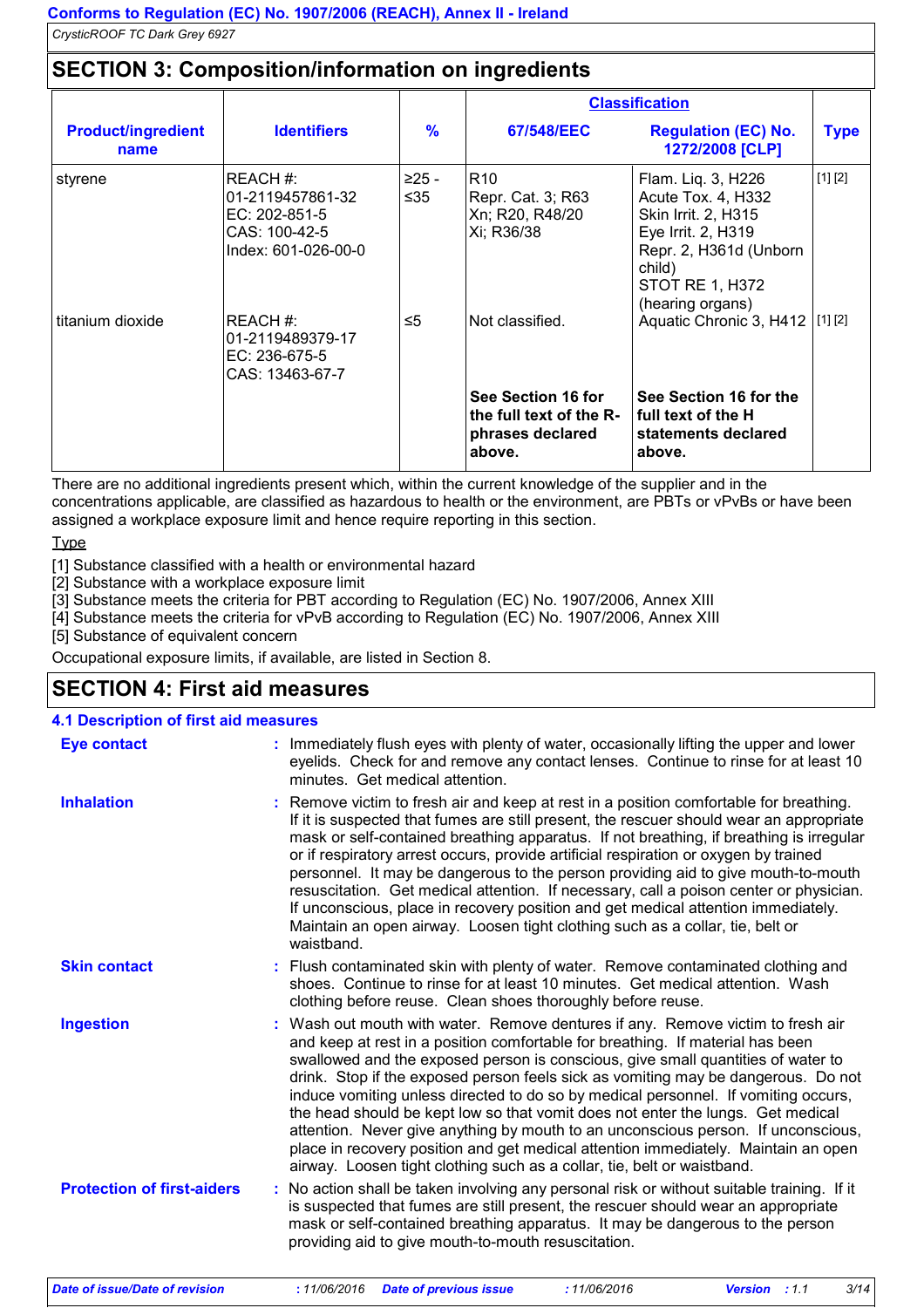### **SECTION 4: First aid measures**

| 4.2 Most important symptoms and effects, both acute and delayed |  |                                                                                                                                                        |  |  |
|-----------------------------------------------------------------|--|--------------------------------------------------------------------------------------------------------------------------------------------------------|--|--|
| <b>Potential acute health effects</b>                           |  |                                                                                                                                                        |  |  |
| <b>Eye contact</b>                                              |  | : Causes serious eye irritation.                                                                                                                       |  |  |
| <b>Inhalation</b>                                               |  | $:$ Harmful if inhaled.                                                                                                                                |  |  |
| <b>Skin contact</b>                                             |  | : Causes skin irritation.                                                                                                                              |  |  |
| <b>Ingestion</b>                                                |  | : No known significant effects or critical hazards.                                                                                                    |  |  |
| Over-exposure signs/symptoms                                    |  |                                                                                                                                                        |  |  |
| <b>Eye contact</b>                                              |  | : Adverse symptoms may include the following:<br>pain or irritation<br>watering<br>redness                                                             |  |  |
| <b>Inhalation</b>                                               |  | : Adverse symptoms may include the following:<br>reduced foetal weight<br>increase in foetal deaths<br>skeletal malformations                          |  |  |
| <b>Skin contact</b>                                             |  | : Adverse symptoms may include the following:<br>irritation<br>redness<br>reduced foetal weight<br>increase in foetal deaths<br>skeletal malformations |  |  |
| <b>Ingestion</b>                                                |  | : Adverse symptoms may include the following:<br>reduced foetal weight<br>increase in foetal deaths<br>skeletal malformations                          |  |  |

### **4.3 Indication of any immediate medical attention and special treatment needed**

| <b>Notes to physician</b>  | : Treat symptomatically. Contact poison treatment specialist immediately if large<br>quantities have been ingested or inhaled. |
|----------------------------|--------------------------------------------------------------------------------------------------------------------------------|
| <b>Specific treatments</b> | : No specific treatment.                                                                                                       |

## **SECTION 5: Firefighting measures**

| 5.1 Extinguishing media                                  |                                                                                                                                                                                                                                                                                                                                                                       |
|----------------------------------------------------------|-----------------------------------------------------------------------------------------------------------------------------------------------------------------------------------------------------------------------------------------------------------------------------------------------------------------------------------------------------------------------|
| <b>Suitable extinguishing</b><br>media                   | : Use dry chemical, $CO2$ , water spray (fog) or foam.                                                                                                                                                                                                                                                                                                                |
| <b>Unsuitable extinguishing</b><br>media                 | : Do not use water jet.                                                                                                                                                                                                                                                                                                                                               |
|                                                          | 5.2 Special hazards arising from the substance or mixture                                                                                                                                                                                                                                                                                                             |
| <b>Hazards from the</b><br>substance or mixture          | : Flammable liquid and vapour. In a fire or if heated, a pressure increase will occur<br>and the container may burst, with the risk of a subsequent explosion. Runoff to<br>sewer may create fire or explosion hazard.                                                                                                                                                |
| <b>Hazardous thermal</b><br>decomposition products       | : Decomposition products may include the following materials:<br>carbon dioxide<br>carbon monoxide<br>metal oxide/oxides                                                                                                                                                                                                                                              |
| <b>5.3 Advice for firefighters</b>                       |                                                                                                                                                                                                                                                                                                                                                                       |
| <b>Special protective actions</b><br>for fire-fighters   | : Promptly isolate the scene by removing all persons from the vicinity of the incident if<br>there is a fire. No action shall be taken involving any personal risk or without<br>suitable training. Move containers from fire area if this can be done without risk.<br>Use water spray to keep fire-exposed containers cool.                                         |
| <b>Special protective</b><br>equipment for fire-fighters | : Fire-fighters should wear appropriate protective equipment and self-contained<br>breathing apparatus (SCBA) with a full face-piece operated in positive pressure<br>mode. Clothing for fire-fighters (including helmets, protective boots and gloves)<br>conforming to European standard EN 469 will provide a basic level of protection for<br>chemical incidents. |
| <b>Date of issue/Date of revision</b>                    | :11/06/2016<br>4/14<br>: 11/06/2016<br><b>Date of previous issue</b><br>Version : 1.1                                                                                                                                                                                                                                                                                 |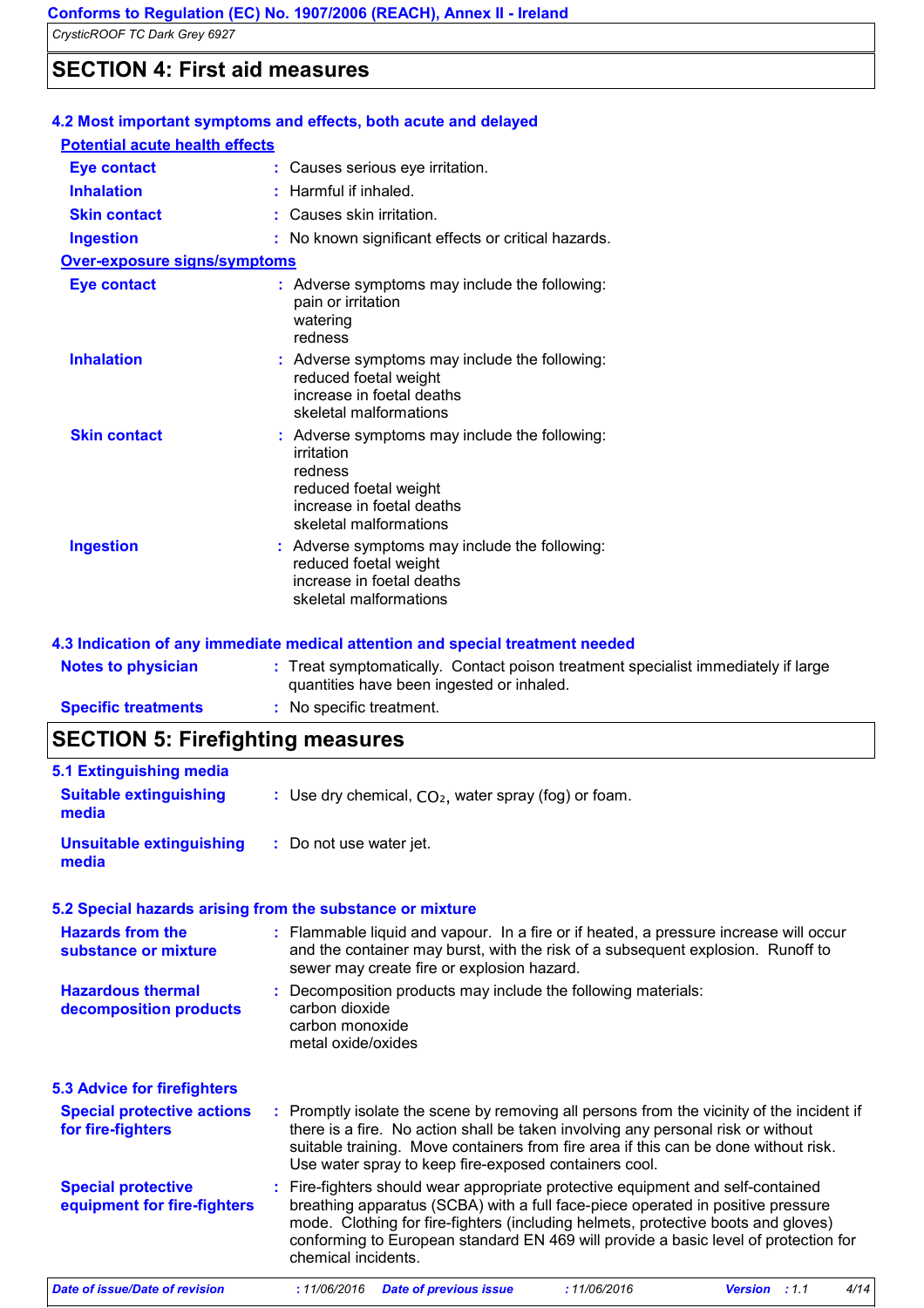**SECTION 6: Accidental release measures**

|                                                  | 6.1 Personal precautions, protective equipment and emergency procedures                                                                                                                                                                                                                                                                                                                                                                                                                                                                                                                                                                                  |
|--------------------------------------------------|----------------------------------------------------------------------------------------------------------------------------------------------------------------------------------------------------------------------------------------------------------------------------------------------------------------------------------------------------------------------------------------------------------------------------------------------------------------------------------------------------------------------------------------------------------------------------------------------------------------------------------------------------------|
| For non-emergency<br>personnel                   | : No action shall be taken involving any personal risk or without suitable training.<br>Evacuate surrounding areas. Keep unnecessary and unprotected personnel from<br>entering. Do not touch or walk through spilt material. Shut off all ignition sources.<br>No flares, smoking or flames in hazard area. Avoid breathing vapour or mist.<br>Provide adequate ventilation. Wear appropriate respirator when ventilation is<br>inadequate. Put on appropriate personal protective equipment.                                                                                                                                                           |
| For emergency responders :                       | If specialised clothing is required to deal with the spillage, take note of any<br>information in Section 8 on suitable and unsuitable materials. See also the<br>information in "For non-emergency personnel".                                                                                                                                                                                                                                                                                                                                                                                                                                          |
| <b>6.2 Environmental</b><br>precautions          | : Avoid dispersal of spilt material and runoff and contact with soil, waterways, drains<br>and sewers. Inform the relevant authorities if the product has caused environmental<br>pollution (sewers, waterways, soil or air).                                                                                                                                                                                                                                                                                                                                                                                                                            |
|                                                  | 6.3 Methods and material for containment and cleaning up                                                                                                                                                                                                                                                                                                                                                                                                                                                                                                                                                                                                 |
| <b>Small spill</b>                               | : Stop leak if without risk. Move containers from spill area. Use spark-proof tools and<br>explosion-proof equipment. Dilute with water and mop up if water-soluble.<br>Alternatively, or if water-insoluble, absorb with an inert dry material and place in an<br>appropriate waste disposal container. Dispose of via a licensed waste disposal<br>contractor.                                                                                                                                                                                                                                                                                         |
| <b>Large spill</b>                               | Stop leak if without risk. Move containers from spill area. Use spark-proof tools and<br>explosion-proof equipment. Approach the release from upwind. Prevent entry into<br>sewers, water courses, basements or confined areas. Wash spillages into an<br>effluent treatment plant or proceed as follows. Contain and collect spillage with non-<br>combustible, absorbent material e.g. sand, earth, vermiculite or diatomaceous earth<br>and place in container for disposal according to local regulations. Dispose of via a<br>licensed waste disposal contractor. Contaminated absorbent material may pose the<br>same hazard as the spilt product. |
| <b>6.4 Reference to other</b><br><b>sections</b> | : See Section 1 for emergency contact information.<br>See Section 8 for information on appropriate personal protective equipment.<br>See Section 13 for additional waste treatment information.                                                                                                                                                                                                                                                                                                                                                                                                                                                          |

### **SECTION 7: Handling and storage**

The information in this section contains generic advice and guidance. The list of Identified Uses in Section 1 should be consulted for any available use-specific information provided in the Exposure Scenario(s).

### **7.1 Precautions for safe handling**

| <b>Protective measures</b>                       | : Put on appropriate personal protective equipment (see Section 8). Avoid exposure -<br>obtain special instructions before use. Avoid exposure during pregnancy. Do not<br>handle until all safety precautions have been read and understood. Do not get in<br>eyes or on skin or clothing. Do not breathe vapour or mist. Do not ingest. Use only<br>with adequate ventilation. Wear appropriate respirator when ventilation is<br>inadequate. Do not enter storage areas and confined spaces unless adequately<br>ventilated. Keep in the original container or an approved alternative made from a<br>compatible material, kept tightly closed when not in use. Store and use away from<br>heat, sparks, open flame or any other ignition source. Use explosion-proof electrical<br>(ventilating, lighting and material handling) equipment. Use only non-sparking tools.<br>Take precautionary measures against electrostatic discharges. Empty containers<br>retain product residue and can be hazardous. Do not reuse container. |
|--------------------------------------------------|----------------------------------------------------------------------------------------------------------------------------------------------------------------------------------------------------------------------------------------------------------------------------------------------------------------------------------------------------------------------------------------------------------------------------------------------------------------------------------------------------------------------------------------------------------------------------------------------------------------------------------------------------------------------------------------------------------------------------------------------------------------------------------------------------------------------------------------------------------------------------------------------------------------------------------------------------------------------------------------------------------------------------------------|
| <b>Advice on general</b><br>occupational hygiene | Eating, drinking and smoking should be prohibited in areas where this material is<br>handled, stored and processed. Workers should wash hands and face before<br>eating, drinking and smoking. Remove contaminated clothing and protective<br>equipment before entering eating areas. See also Section 8 for additional<br>information on hygiene measures.                                                                                                                                                                                                                                                                                                                                                                                                                                                                                                                                                                                                                                                                            |

### **7.2 Conditions for safe storage, including any incompatibilities**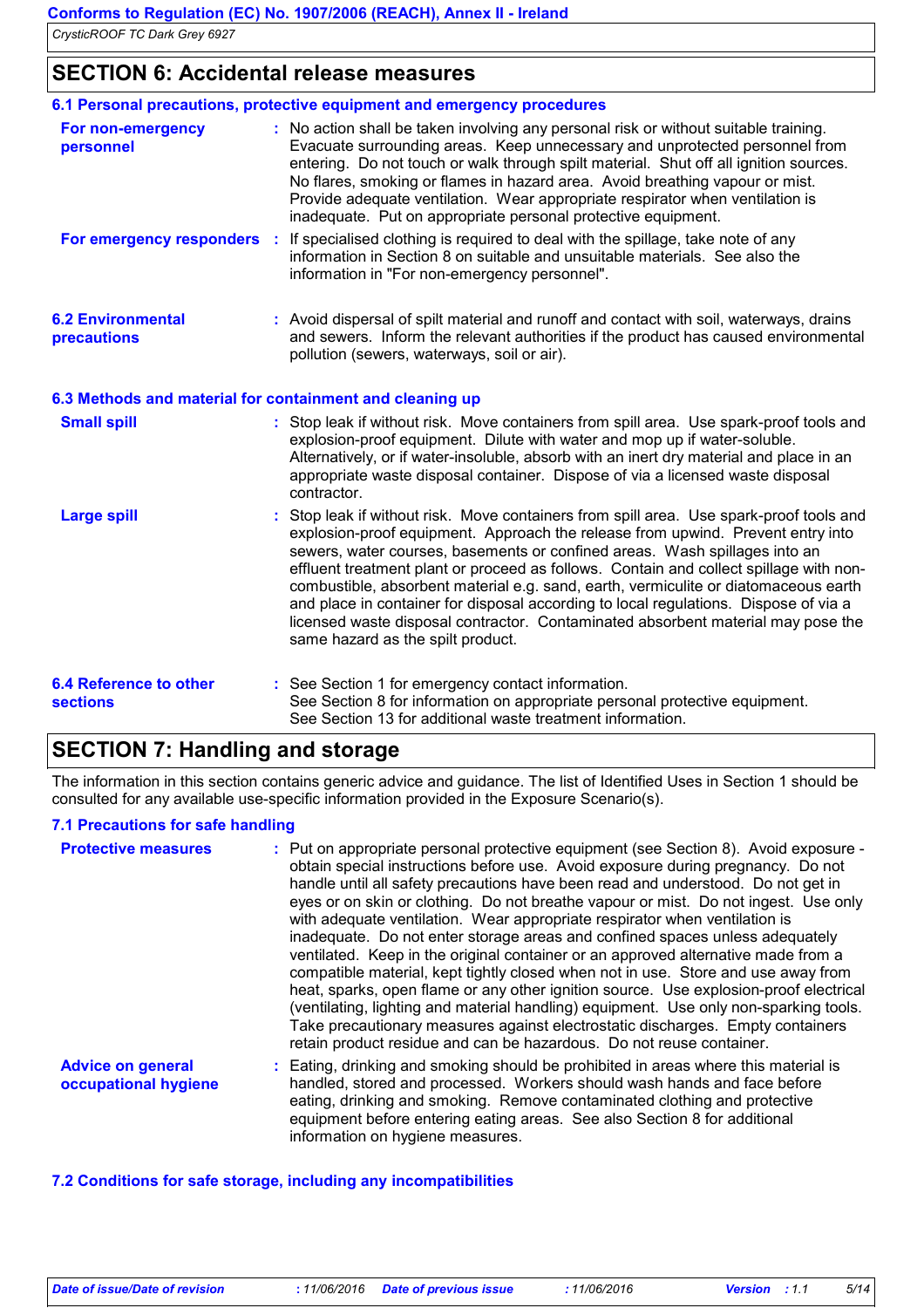### **SECTION 7: Handling and storage**

Store in accordance with local regulations. Store in a segregated and approved area. Store in original container protected from direct sunlight in a dry, cool and well-ventilated area, away from incompatible materials (see Section 10) and food and drink. Store locked up. Eliminate all ignition sources. Separate from oxidizing materials. Keep container tightly closed and sealed until ready for use. Containers that have been opened must be carefully resealed and kept upright to prevent leakage. Do not store in unlabelled containers. Use appropriate containment to avoid environmental contamination.

#### **Seveso Directive - Reporting thresholds (in tonnes)**

#### **Danger criteria**

| <b>Category</b>                                             | threshold | Notification and MAPP Safety report threshold |
|-------------------------------------------------------------|-----------|-----------------------------------------------|
| P5c: Flammable liquids 2 and 3 not falling under P5a or P5b | 5000      | 50000                                         |
| $ C6:$ Flammable $(R10)$                                    | 5000      | 50000                                         |

#### **7.3 Specific end use(s)**

**Recommendations : Industrial sector specific : solutions** : Not available. : Not available.

### **SECTION 8: Exposure controls/personal protection**

The list of Identified Uses in Section 1 should be consulted for any available use-specific information provided in the Exposure Scenario(s).

### **8.1 Control parameters**

**Occupational exposure limits**

| <b>Product/ingredient name</b>                    | <b>Exposure limit values</b>                                                                                                                                                                                                                                 |  |  |
|---------------------------------------------------|--------------------------------------------------------------------------------------------------------------------------------------------------------------------------------------------------------------------------------------------------------------|--|--|
| styrene                                           | NAOSH (Ireland, 12/2011).                                                                                                                                                                                                                                    |  |  |
|                                                   | OELV-8hr: 20 ppm 8 hours.                                                                                                                                                                                                                                    |  |  |
|                                                   | OELV-8hr: 85 mg/m <sup>3</sup> 8 hours.                                                                                                                                                                                                                      |  |  |
|                                                   | OELV-15min: 40 ppm 15 minutes.                                                                                                                                                                                                                               |  |  |
|                                                   | OELV-15min: 170 mg/m <sup>3</sup> 15 minutes.                                                                                                                                                                                                                |  |  |
| l titanium dioxide                                | NAOSH (Ireland, 12/2011).                                                                                                                                                                                                                                    |  |  |
|                                                   | OELV-8hr: 10 mg/m <sup>3</sup> 8 hours. Form: inhalable dust                                                                                                                                                                                                 |  |  |
|                                                   | OELV-8hr: 4 mg/m <sup>3</sup> 8 hours. Form: respirable dust                                                                                                                                                                                                 |  |  |
| <b>Recommended monitoring</b><br>л.<br>procedures | If this product contains ingredients with exposure limits, personal, workplace<br>atmosphere or biological monitoring may be required to determine the effectiveness<br>of the ventilation or other control measures and/or the necessity to use respiratory |  |  |

of the ventilation or other control measures and/or the nece protective equipment. Reference should be made to monitoring standards, such as the following: European Standard EN 689 (Workplace atmospheres - Guidance for the assessment of exposure by inhalation to chemical agents for comparison with limit values and measurement strategy) European Standard EN 14042 (Workplace atmospheres - Guide for the application and use of procedures for the assessment of exposure to chemical and biological agents) European Standard EN 482 (Workplace atmospheres - General requirements for the performance of procedures for the measurement of chemical agents) Reference to national guidance documents for methods for the determination of hazardous substances will also be required.

#### **DNELs/DMELs**

| <b>Product/ingredient name</b> | <b>Type</b> | <b>Exposure</b>               | <b>Value</b>                    | <b>Population</b>    | <b>Effects</b>                  |
|--------------------------------|-------------|-------------------------------|---------------------------------|----------------------|---------------------------------|
| styrene                        | <b>DNEL</b> | Short term<br>Inhalation      | 289 mg/m <sup>3</sup>   Workers |                      | Systemic                        |
|                                | DNEL        | Short term<br>Inhalation      | 306 mg/ $m3$                    | <b>Workers</b>       | Local                           |
|                                | <b>DNEL</b> | Long term Dermal              | $406$ mg/kg<br>bw/day           | <b>Workers</b>       | Systemic                        |
|                                | <b>DNEL</b> | Long term<br>Inhalation       | $85 \text{ mg/m}^3$             | <b>Workers</b>       | Systemic                        |
|                                | <b>DNEL</b> | Short term<br>Inhalation      | m <sup>3</sup>                  | 174.25 mg/ Consumers | Systemic                        |
|                                | DNEL        | Short term                    |                                 | 182.75 mg/ Consumers | Local                           |
| Date of issue/Date of revision | :11/06/2016 | <b>Date of previous issue</b> | :11/06/2016                     |                      | 6/14<br><b>Version</b><br>: 1.1 |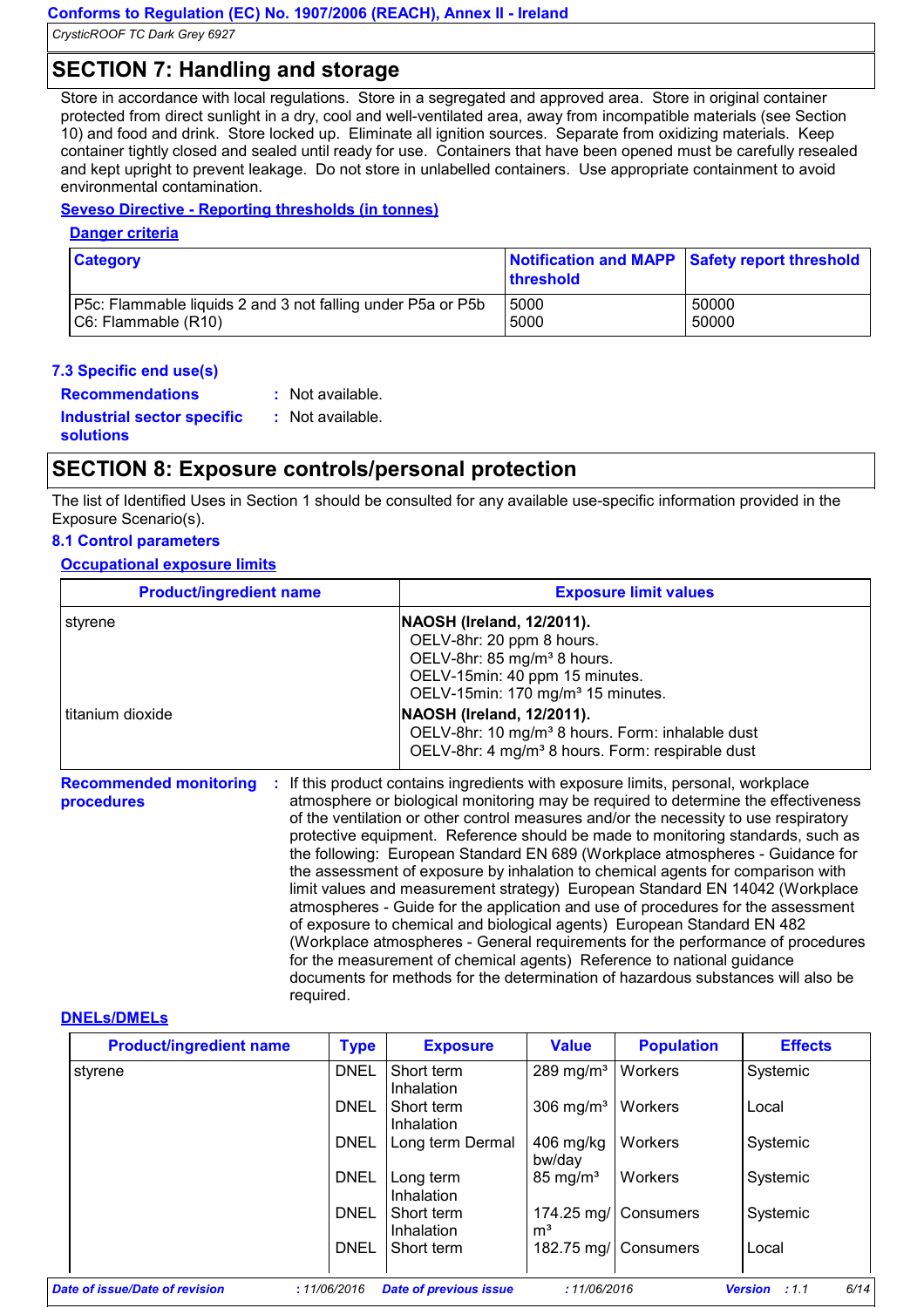### **SECTION 8: Exposure controls/personal protection**

| $\overline{\phantom{a}}$ . The contract contract $\overline{\phantom{a}}$ and $\overline{\phantom{a}}$ and $\overline{\phantom{a}}$ |             |                  |                      |                                  |          |  |
|-------------------------------------------------------------------------------------------------------------------------------------|-------------|------------------|----------------------|----------------------------------|----------|--|
|                                                                                                                                     |             | Inhalation       | m <sup>3</sup>       |                                  |          |  |
|                                                                                                                                     | <b>DNEL</b> | Long term Dermal | 343 mg/kg            | Consumers                        | Systemic |  |
|                                                                                                                                     |             |                  | bw/day               |                                  |          |  |
|                                                                                                                                     | <b>DNEL</b> | Long term        |                      | 10.2 mg/m <sup>3</sup> Consumers | Systemic |  |
|                                                                                                                                     |             | Inhalation       |                      |                                  |          |  |
|                                                                                                                                     | <b>DNEL</b> | Long term Oral   | $2.1 \text{ mg/kg}$  | Consumers                        | Systemic |  |
|                                                                                                                                     |             |                  | bw/day               |                                  |          |  |
| titanium dioxide                                                                                                                    | <b>DNEL</b> | Long term        | 10 mg/m <sup>3</sup> | Workers                          | Local    |  |
|                                                                                                                                     |             | Inhalation       |                      |                                  |          |  |

#### **PNECs**

| <b>Product/ingredient name</b> | <b>Compartment Detail</b>                                                                                                  | <b>Value</b>                                                                                                  | <b>Method Detail</b> |
|--------------------------------|----------------------------------------------------------------------------------------------------------------------------|---------------------------------------------------------------------------------------------------------------|----------------------|
| styrene                        | Fresh water<br>Marine water<br>Fresh water sediment<br>Marine water sediment<br>Soil<br>Sewage Treatment                   | $0.028$ mg/l<br>$0.0028$ mg/l<br>$0.614$ mg/kg dwt<br>0.0614 mg/kg dwt<br>$0.2$ mg/kg dwt<br>$5 \text{ mg/l}$ |                      |
| titanium dioxide               | Plant<br>Fresh water<br>Marine water<br>Fresh water sediment<br>Marine water sediment<br>Soil<br>Sewage Treatment<br>Plant | $0.127$ mg/l<br>$≥1$ mg/l<br>≥1000 mg/l<br>≥100 mg/l<br>$100$ mg/l<br> ≥100 mg/l                              |                      |

#### **8.2 Exposure controls**

**Appropriate engineering controls :** Use only with adequate ventilation. Use process enclosures, local exhaust ventilation or other engineering controls to keep worker exposure to airborne contaminants below any recommended or statutory limits. The engineering controls also need to keep gas, vapour or dust concentrations below any lower explosive limits. Use explosion-proof ventilation equipment.

#### **Individual protection measures**

| <b>Hygiene measures</b>        | : Wash hands, forearms and face thoroughly after handling chemical products,<br>before eating, smoking and using the lavatory and at the end of the working period.<br>Appropriate techniques should be used to remove potentially contaminated clothing.<br>Wash contaminated clothing before reusing. Ensure that eyewash stations and<br>safety showers are close to the workstation location.                                                                                                                                                                                                                         |
|--------------------------------|---------------------------------------------------------------------------------------------------------------------------------------------------------------------------------------------------------------------------------------------------------------------------------------------------------------------------------------------------------------------------------------------------------------------------------------------------------------------------------------------------------------------------------------------------------------------------------------------------------------------------|
| <b>Eye/face protection</b>     | : Safety eyewear complying with an approved standard should be used when a risk<br>assessment indicates this is necessary to avoid exposure to liquid splashes, mists,<br>gases or dusts. If contact is possible, the following protection should be worn,<br>unless the assessment indicates a higher degree of protection: chemical splash<br>goggles.                                                                                                                                                                                                                                                                  |
| <b>Skin protection</b>         |                                                                                                                                                                                                                                                                                                                                                                                                                                                                                                                                                                                                                           |
| <b>Hand protection</b>         | : Chemical-resistant, impervious gloves complying with an approved standard should<br>be worn at all times when handling chemical products if a risk assessment indicates<br>this is necessary. Considering the parameters specified by the glove manufacturer,<br>check during use that the gloves are still retaining their protective properties. It<br>should be noted that the time to breakthrough for any glove material may be<br>different for different glove manufacturers. In the case of mixtures, consisting of<br>several substances, the protection time of the gloves cannot be accurately<br>estimated. |
| <b>Body protection</b>         | : Personal protective equipment for the body should be selected based on the task<br>being performed and the risks involved and should be approved by a specialist<br>before handling this product. When there is a risk of ignition from static electricity,<br>wear anti-static protective clothing. For the greatest protection from static<br>discharges, clothing should include anti-static overalls, boots and gloves. Refer to<br>European Standard EN 1149 for further information on material and design<br>requirements and test methods.                                                                      |
| <b>Other skin protection</b>   | : Appropriate footwear and any additional skin protection measures should be<br>selected based on the task being performed and the risks involved and should be<br>approved by a specialist before handling this product.                                                                                                                                                                                                                                                                                                                                                                                                 |
| Date of issue/Date of revision | :11/06/2016<br>7/14<br>: 11/06/2016<br><b>Date of previous issue</b><br><b>Version</b><br>: 1.1                                                                                                                                                                                                                                                                                                                                                                                                                                                                                                                           |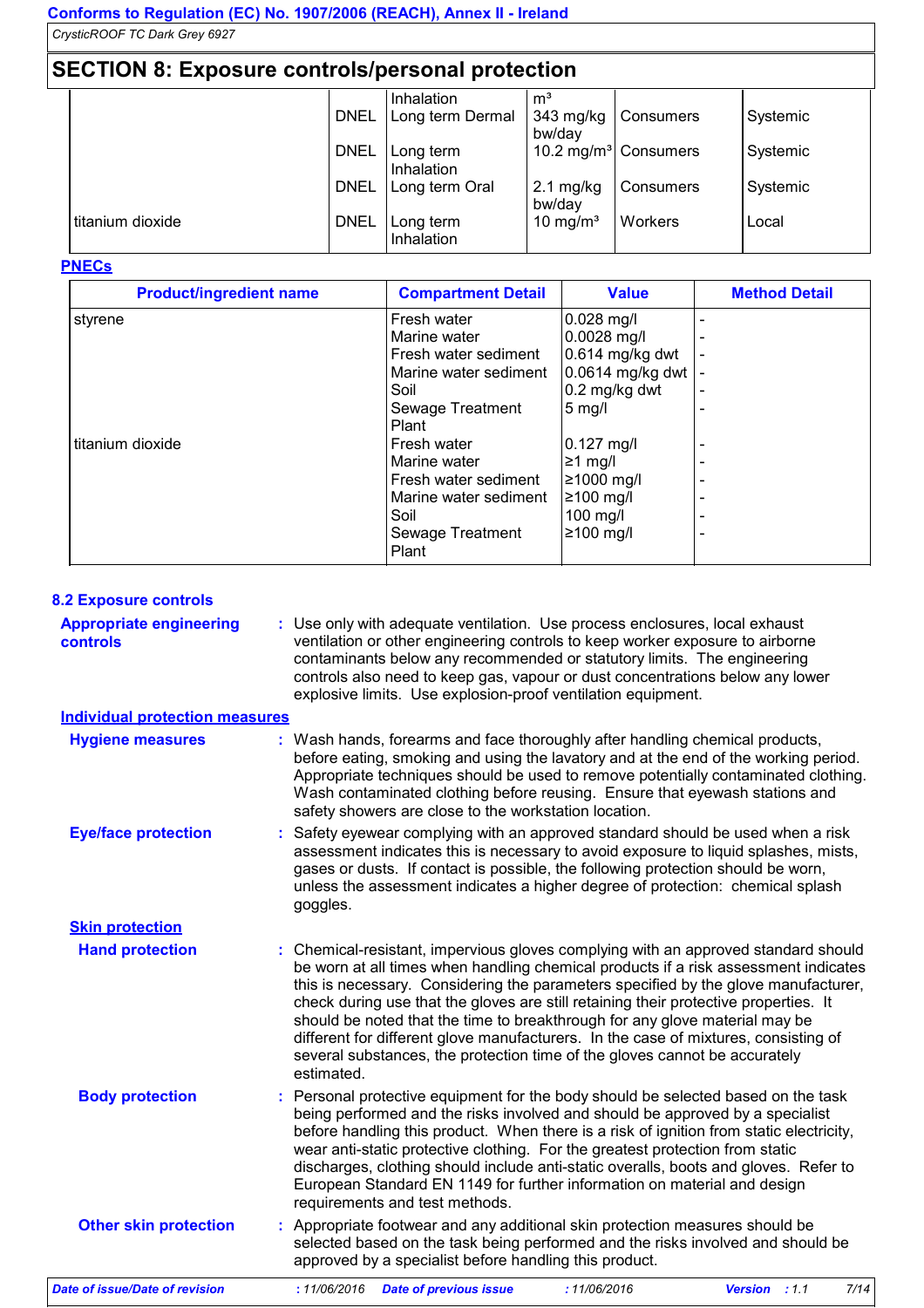### **SECTION 8: Exposure controls/personal protection**

| <b>Respiratory protection</b>                    | : Based on the hazard and potential for exposure, select a respirator that meets the<br>appropriate standard or certification. Respirators must be used according to a<br>respiratory protection program to ensure proper fitting, training, and other important<br>aspects of use.                                             |
|--------------------------------------------------|---------------------------------------------------------------------------------------------------------------------------------------------------------------------------------------------------------------------------------------------------------------------------------------------------------------------------------|
| <b>Environmental exposure</b><br><b>controls</b> | : Emissions from ventilation or work process equipment should be checked to<br>ensure they comply with the requirements of environmental protection legislation.<br>In some cases, fume scrubbers, filters or engineering modifications to the process<br>equipment will be necessary to reduce emissions to acceptable levels. |

### **SECTION 9: Physical and chemical properties**

| 9.1 Information on basic physical and chemical properties |    |                                                     |
|-----------------------------------------------------------|----|-----------------------------------------------------|
| <b>Appearance</b>                                         |    |                                                     |
| <b>Physical state</b>                                     | t, | Liquid.                                             |
| <b>Colour</b>                                             |    | Not available.                                      |
| <b>Odour</b>                                              |    | Solvent                                             |
| <b>Odour threshold</b>                                    |    | Not available.                                      |
| рH                                                        |    | Not available.                                      |
| <b>Melting point/freezing point</b>                       |    | : Not available.                                    |
| <b>Initial boiling point and</b><br>boiling range         |    | : Not available.                                    |
| <b>Flash point</b>                                        | t  | Closed cup: 32°C                                    |
| <b>Evaporation rate</b>                                   |    | : Not available.                                    |
| <b>Flammability (solid, gas)</b>                          |    | Not available.                                      |
| <b>Burning time</b>                                       |    | Not applicable.                                     |
| <b>Burning rate</b>                                       | t  | Not applicable.                                     |
| <b>Upper/lower flammability or</b><br>explosive limits    |    | : Not available.                                    |
| <b>Vapour pressure</b>                                    |    | Not available.                                      |
| <b>Vapour density</b>                                     |    | Not available.                                      |
| <b>Relative density</b>                                   |    | 1.1 to 1.2                                          |
| <b>Solubility(ies)</b>                                    |    | Not available.                                      |
| <b>Solubility in water</b>                                | t  | Not available.                                      |
| <b>Partition coefficient: n-octanol/:</b><br>water        |    | Not available.                                      |
| <b>Auto-ignition temperature</b>                          |    | $:$ Not available.                                  |
| <b>Decomposition temperature</b>                          |    | : Not available.                                    |
| <b>Viscosity</b>                                          |    | Kinematic $(40^{\circ}$ C): >0.4 cm <sup>2</sup> /s |
| <b>Explosive properties</b>                               |    | Not available.                                      |
| <b>Oxidising properties</b>                               |    | Not available.                                      |
| <b>VOC content (% by weight)</b>                          | ř. | 25%                                                 |

#### **9.2 Other information**

No additional information.

### **SECTION 10: Stability and reactivity**

| <b>10.1 Reactivity</b>                            | : No specific test data related to reactivity available for this product or its ingredients. |
|---------------------------------------------------|----------------------------------------------------------------------------------------------|
| <b>10.2 Chemical stability</b>                    | : The product is stable.                                                                     |
| <b>10.3 Possibility of</b><br>hazardous reactions | : Under normal conditions of storage and use, hazardous reactions will not occur.            |

| Date of issue/Date of revision |  |
|--------------------------------|--|
|                                |  |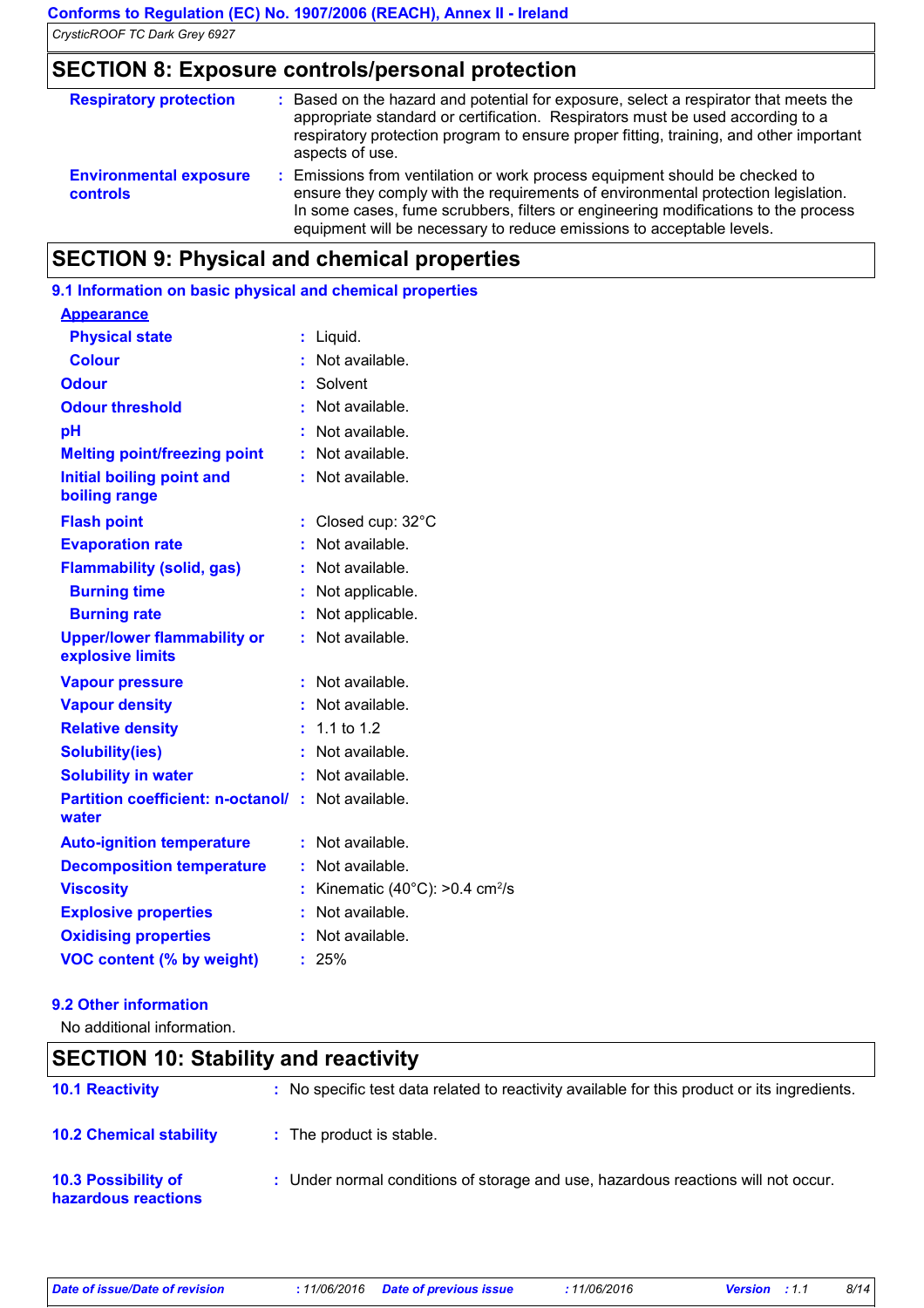| CrysticROOF TC Dark Grey 6927 |  |
|-------------------------------|--|
|-------------------------------|--|

### **SECTION 10: Stability and reactivity**

| <b>10.4 Conditions to avoid</b>                 |    | : Avoid all possible sources of ignition (spark or flame). Do not pressurise, cut, weld,<br>braze, solder, drill, grind or expose containers to heat or sources of ignition. |
|-------------------------------------------------|----|------------------------------------------------------------------------------------------------------------------------------------------------------------------------------|
| 10.5 Incompatible materials                     | ÷. | Reactive or incompatible with the following materials:<br>oxidizing materials                                                                                                |
| <b>10.6 Hazardous</b><br>decomposition products |    | : Under normal conditions of storage and use, hazardous decomposition products<br>should not be produced.                                                                    |

### **SECTION 11: Toxicological information**

### **11.1 Information on toxicological effects**

#### **Acute toxicity**

| <b>Product/ingredient name</b> | <b>Result</b>                             | <b>Species</b> | <b>Dose</b>             | <b>Exposure</b> |
|--------------------------------|-------------------------------------------|----------------|-------------------------|-----------------|
| styrene                        | LC50 Inhalation Gas.                      | l Rat          | 2770 ppm                | 4 hours         |
|                                | <b>LC50 Inhalation Vapour</b>             | Rat            | 11800 mg/m <sup>3</sup> | 4 hours         |
|                                | LD50 Dermal                               | Rat            | >2000 mg/kg             |                 |
|                                | LD50 Oral                                 | Rat            | 2650 mg/kg              |                 |
| Ititanium dioxide              | <b>LC50 Inhalation Dusts and</b><br>mists | Rat            | $>6.8$ mg/l             | 4 hours         |
|                                | LD50 Oral                                 | Rat            | >5000 mg/kg             |                 |

**Conclusion/Summary :** Not available.

### **Acute toxicity estimates**

| <b>Route</b>         | <b>ATE value</b>     |
|----------------------|----------------------|
| Inhalation (gases)   | $ 6924.8$ ppm        |
| Inhalation (vapours) | $ 29.5 \text{ mg}/I$ |

#### **Irritation/Corrosion**

| Eyes - Mild irritant<br>Human<br>50 parts per<br>$\overline{\phantom{0}}$<br>million<br>24 hours 100<br>Eyes - Moderate irritant<br>Rabbit<br>$\overline{\phantom{a}}$<br>milligrams<br>100<br>Eyes - Severe irritant<br>Rabbit<br>$\overline{\phantom{a}}$<br>$\overline{\phantom{a}}$<br>milligrams<br>Skin - Mild irritant<br>500<br>Rabbit<br>$\qquad \qquad \blacksquare$<br>$\overline{\phantom{a}}$<br>milligrams<br>100 Percent<br>Skin - Moderate irritant<br>Rabbit<br>$\overline{\phantom{a}}$<br>$\overline{\phantom{a}}$<br>: Not available.<br>: Not available.<br>: Not available. | styrene                                                 |
|---------------------------------------------------------------------------------------------------------------------------------------------------------------------------------------------------------------------------------------------------------------------------------------------------------------------------------------------------------------------------------------------------------------------------------------------------------------------------------------------------------------------------------------------------------------------------------------------------|---------------------------------------------------------|
|                                                                                                                                                                                                                                                                                                                                                                                                                                                                                                                                                                                                   |                                                         |
|                                                                                                                                                                                                                                                                                                                                                                                                                                                                                                                                                                                                   |                                                         |
|                                                                                                                                                                                                                                                                                                                                                                                                                                                                                                                                                                                                   |                                                         |
|                                                                                                                                                                                                                                                                                                                                                                                                                                                                                                                                                                                                   |                                                         |
|                                                                                                                                                                                                                                                                                                                                                                                                                                                                                                                                                                                                   |                                                         |
|                                                                                                                                                                                                                                                                                                                                                                                                                                                                                                                                                                                                   | <b>Conclusion/Summary</b>                               |
|                                                                                                                                                                                                                                                                                                                                                                                                                                                                                                                                                                                                   | <b>Sensitisation</b>                                    |
|                                                                                                                                                                                                                                                                                                                                                                                                                                                                                                                                                                                                   | <b>Conclusion/Summary</b>                               |
|                                                                                                                                                                                                                                                                                                                                                                                                                                                                                                                                                                                                   | <b>Mutagenicity</b>                                     |
|                                                                                                                                                                                                                                                                                                                                                                                                                                                                                                                                                                                                   | <b>Conclusion/Summary</b>                               |
|                                                                                                                                                                                                                                                                                                                                                                                                                                                                                                                                                                                                   | <b>Carcinogenicity</b>                                  |
| : Not available.                                                                                                                                                                                                                                                                                                                                                                                                                                                                                                                                                                                  | <b>Conclusion/Summary</b>                               |
|                                                                                                                                                                                                                                                                                                                                                                                                                                                                                                                                                                                                   | <b>Reproductive toxicity</b>                            |
| : Not available.                                                                                                                                                                                                                                                                                                                                                                                                                                                                                                                                                                                  | <b>Conclusion/Summary</b>                               |
|                                                                                                                                                                                                                                                                                                                                                                                                                                                                                                                                                                                                   | <b>Teratogenicity</b>                                   |
| : Not available.                                                                                                                                                                                                                                                                                                                                                                                                                                                                                                                                                                                  | <b>Conclusion/Summary</b>                               |
|                                                                                                                                                                                                                                                                                                                                                                                                                                                                                                                                                                                                   | <b>Specific target organ toxicity (single exposure)</b> |
| Not available.                                                                                                                                                                                                                                                                                                                                                                                                                                                                                                                                                                                    |                                                         |

#### **Specific target organ toxicity (repeated exposure)**

| <b>Product/ingredient name</b> | <b>Category</b> | <b>Route of</b><br>exposure | <b>Target organs</b> |
|--------------------------------|-----------------|-----------------------------|----------------------|
| ⊺stvrene                       | Category 1      | Not determined              | hearing organs       |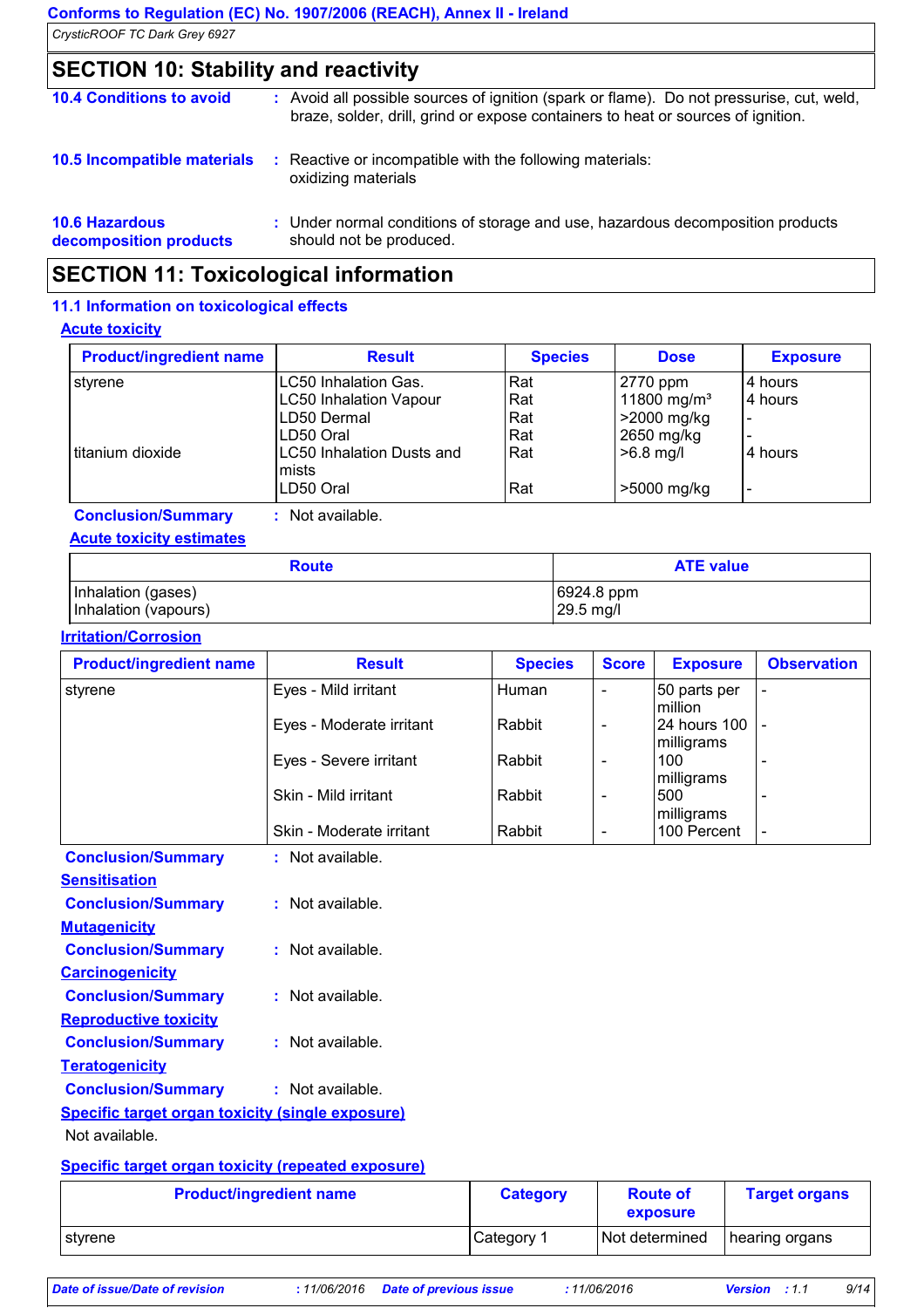### **SECTION 11: Toxicological information**

### **Aspiration hazard**

Not available.

| <b>Information on likely routes : Not available.</b><br>of exposure |                                                                                                                                                        |
|---------------------------------------------------------------------|--------------------------------------------------------------------------------------------------------------------------------------------------------|
| <b>Potential acute health effects</b>                               |                                                                                                                                                        |
| <b>Eye contact</b>                                                  | : Causes serious eye irritation.                                                                                                                       |
| <b>Inhalation</b>                                                   | $:$ Harmful if inhaled.                                                                                                                                |
| <b>Skin contact</b>                                                 | : Causes skin irritation.                                                                                                                              |
| <b>Ingestion</b>                                                    | No known significant effects or critical hazards.                                                                                                      |
|                                                                     | <b>Symptoms related to the physical, chemical and toxicological characteristics</b>                                                                    |
| <b>Eye contact</b>                                                  | : Adverse symptoms may include the following:<br>pain or irritation<br>watering<br>redness                                                             |
| <b>Inhalation</b>                                                   | : Adverse symptoms may include the following:<br>reduced foetal weight<br>increase in foetal deaths<br>skeletal malformations                          |
| <b>Skin contact</b>                                                 | : Adverse symptoms may include the following:<br>irritation<br>redness<br>reduced foetal weight<br>increase in foetal deaths<br>skeletal malformations |
| <b>Ingestion</b>                                                    | : Adverse symptoms may include the following:<br>reduced foetal weight<br>increase in foetal deaths<br>skeletal malformations                          |

### **Delayed and immediate effects as well as chronic effects from short and long-term exposure Short term exposure**

| <u>SHOLL WHILE SAPOGHU</u>                                                    |                    |
|-------------------------------------------------------------------------------|--------------------|
| <b>Potential immediate</b><br>effects                                         | $:$ Not available. |
| <b>Potential delayed effects</b>                                              | : Not available.   |
| Long term exposure                                                            |                    |
| <b>Potential immediate</b><br>effects                                         | $:$ Not available. |
| Phone and all all all accounts a PP a selection of the late account a bit and |                    |

#### **Potential delayed effects :** Not available.

| <b>Product/ingredient name</b> | <b>Result</b>                                                     | <b>Species</b> | <b>Dose</b>           | <b>Exposure</b> |
|--------------------------------|-------------------------------------------------------------------|----------------|-----------------------|-----------------|
| styrene                        | Chronic NOAEL Dermal<br>Chronic NOAEL Inhalation<br>Gas.          | Rat<br>Rat     | $615$ mg/kg<br>20 ppm | 8 hours         |
| <b>Conclusion/Summary</b>      | : Not available.                                                  |                |                       |                 |
| <b>General</b>                 | : Causes damage to organs through prolonged or repeated exposure. |                |                       |                 |
| <b>Carcinogenicity</b>         | : No known significant effects or critical hazards.               |                |                       |                 |
| <b>Mutagenicity</b>            | : No known significant effects or critical hazards.               |                |                       |                 |
| <b>Teratogenicity</b>          | : Suspected of damaging the unborn child.                         |                |                       |                 |
| <b>Developmental effects</b>   | : No known significant effects or critical hazards.               |                |                       |                 |
| <b>Fertility effects</b>       | : No known significant effects or critical hazards.               |                |                       |                 |
| <b>Other information</b>       | : Not available.                                                  |                |                       |                 |

#### **Potential chronic health effects**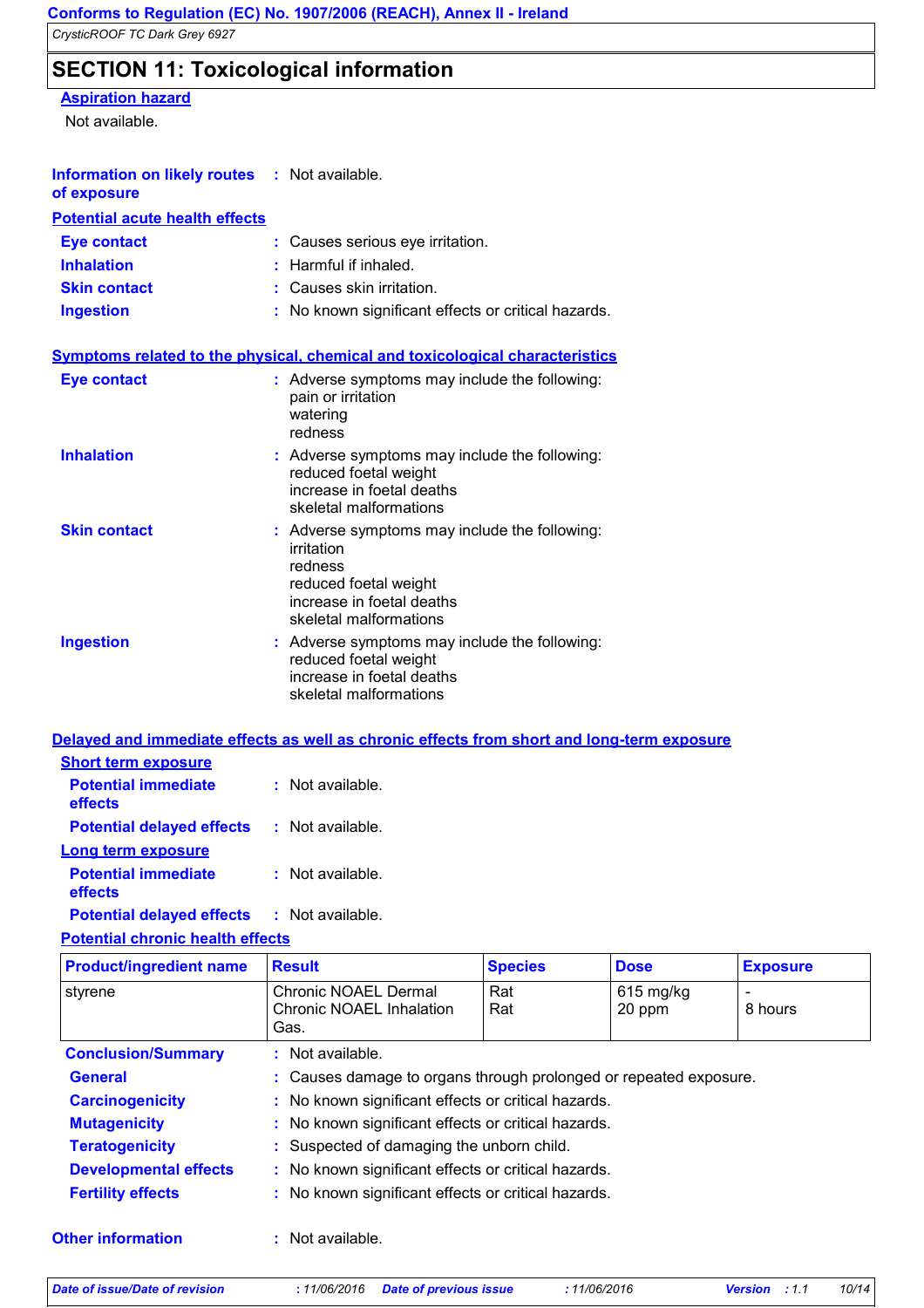### **SECTION 12: Ecological information**

### **12.1 Toxicity**

| <b>Product/ingredient name</b> | <b>Result</b>                      | <b>Species</b>                                | <b>Exposure</b> |
|--------------------------------|------------------------------------|-----------------------------------------------|-----------------|
| styrene                        | Acute EC50 1400 µg/l Fresh water   | Algae - Pseudokirchneriella<br>subcapitata    | 72 hours        |
|                                | Acute EC50 33 mg/l Fresh water     | Algae - Pseudokirchneriella<br>subcapitata    | 96 hours        |
|                                | Acute EC50 4700 µg/l Fresh water   | Daphnia - Daphnia magna                       | 48 hours        |
|                                | Acute LC50 52000 µg/l Marine water | Crustaceans - Artemia salina -<br>Nauplii     | 48 hours        |
|                                | Acute LC50 4020 µg/l Fresh water   | Fish - Pimephales promelas                    | 96 hours        |
|                                | Chronic NOEC 1.01 mg/l             | Daphnia                                       | 21 days         |
| titanium dioxide               | Acute EC50 27.8 mg/l Fresh water   | Daphnia - Daphnia magna                       | 48 hours        |
|                                | Acute LC50 15.9 mg/l Fresh water   | Crustaceans - Ceriodaphnia<br>dubia - Neonate | 48 hours        |
|                                | Acute LC50 > 1000 mg/l             | Fish - Pimephales promelas                    | 96 hours        |
| <b>Conclusion/Summary</b>      | : Not available.                   |                                               |                 |

### **12.2 Persistence and degradability**

| <b>Conclusion/Summary</b>      | Not available.           |                   |                  |
|--------------------------------|--------------------------|-------------------|------------------|
| <b>Product/ingredient name</b> | <b>Aquatic half-life</b> | <b>Photolysis</b> | Biodegradability |
| ⊺stvrene                       |                          |                   | Readily          |

#### **12.3 Bioaccumulative potential**

| <b>Product/ingredient name</b>             | $LoaPow$ | <b>BCF</b>   | <b>Potential</b> |
|--------------------------------------------|----------|--------------|------------------|
| 0.35<br>I styrene<br>titanium dioxide<br>- |          | 13.49<br>352 | low<br>low       |

| <b>12.4 Mobility in soil</b>                            |                  |
|---------------------------------------------------------|------------------|
| <b>Soil/water partition</b><br><b>coefficient (Koc)</b> | : Not available. |
| <b>Mobility</b>                                         | : Not available. |

#### **12.5 Results of PBT and vPvB assessment**

| <b>PBT</b>  | : Not applicable. |
|-------------|-------------------|
| <b>vPvB</b> | : Not applicable. |

**12.6 Other adverse effects** : No known significant effects or critical hazards.

### **SECTION 13: Disposal considerations**

The information in this section contains generic advice and guidance. The list of Identified Uses in Section 1 should be consulted for any available use-specific information provided in the Exposure Scenario(s).

| <b>13.1 Waste treatment methods</b> |                                                                                                                                                                                                                                                                                                                                                                                                                                                                                                                                                      |
|-------------------------------------|------------------------------------------------------------------------------------------------------------------------------------------------------------------------------------------------------------------------------------------------------------------------------------------------------------------------------------------------------------------------------------------------------------------------------------------------------------------------------------------------------------------------------------------------------|
| <b>Product</b>                      |                                                                                                                                                                                                                                                                                                                                                                                                                                                                                                                                                      |
| <b>Methods of disposal</b>          | : The generation of waste should be avoided or minimised wherever possible.<br>Disposal of this product, solutions and any by-products should at all times comply<br>with the requirements of environmental protection and waste disposal legislation<br>and any regional local authority requirements. Dispose of surplus and non-<br>recyclable products via a licensed waste disposal contractor. Waste should not be<br>disposed of untreated to the sewer unless fully compliant with the requirements of<br>all authorities with jurisdiction. |
| <b>Hazardous waste</b>              | : The classification of the product may meet the criteria for a hazardous waste.                                                                                                                                                                                                                                                                                                                                                                                                                                                                     |
| <b>Packaging</b>                    |                                                                                                                                                                                                                                                                                                                                                                                                                                                                                                                                                      |
| <b>Methods of disposal</b>          | : The generation of waste should be avoided or minimised wherever possible. Waste<br>packaging should be recycled. Incineration or landfill should only be considered<br>when recycling is not feasible.                                                                                                                                                                                                                                                                                                                                             |
| Date of issue/Date of revision      | :11/06/2016<br><b>Date of previous issue</b><br>:11/06/2016<br>11/14<br><b>Version</b> : 1.1                                                                                                                                                                                                                                                                                                                                                                                                                                                         |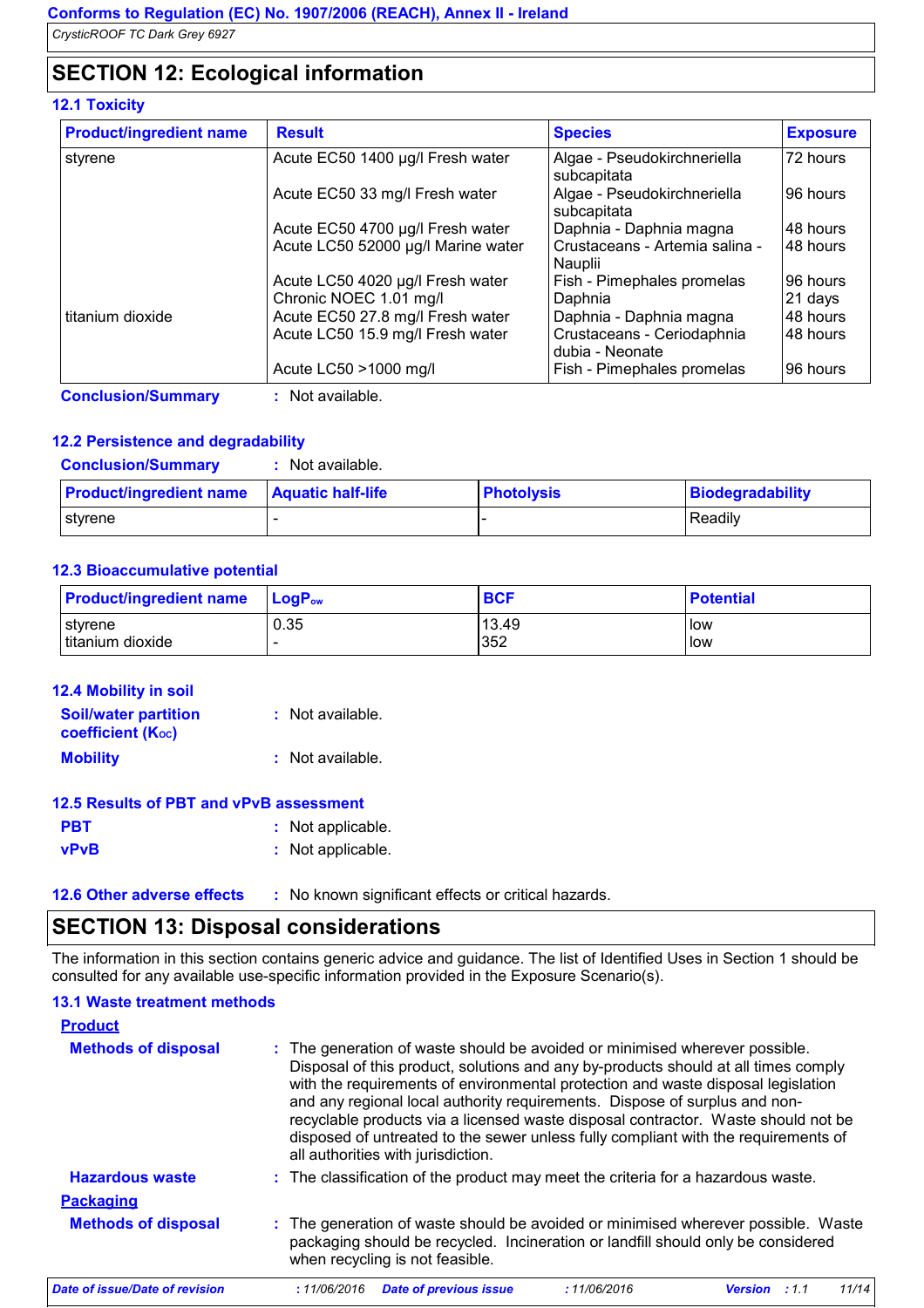### **SECTION 13: Disposal considerations**

**Special precautions :** This material and its container must be disposed of in a safe way. Care should be taken when handling emptied containers that have not been cleaned or rinsed out. Empty containers or liners may retain some product residues. Vapour from product residues may create a highly flammable or explosive atmosphere inside the container. Do not cut, weld or grind used containers unless they have been cleaned thoroughly internally. Avoid dispersal of spilt material and runoff and contact with soil, waterways, drains and sewers.

### **SECTION 14: Transport information**

|                                           | <b>ADR/RID</b>                                                                                                                                    | <b>IMDG</b>                                                                                   | <b>IATA</b>                                                                                                                                                                                                                                                                                                                                                       |
|-------------------------------------------|---------------------------------------------------------------------------------------------------------------------------------------------------|-----------------------------------------------------------------------------------------------|-------------------------------------------------------------------------------------------------------------------------------------------------------------------------------------------------------------------------------------------------------------------------------------------------------------------------------------------------------------------|
| 14.1 UN number                            | <b>UN1866</b>                                                                                                                                     | <b>UN1866</b>                                                                                 | <b>UN1866</b>                                                                                                                                                                                                                                                                                                                                                     |
| 14.2 UN proper<br>shipping name           | <b>RESIN SOLUTION</b>                                                                                                                             | <b>RESIN SOLUTION</b>                                                                         | Resin solution                                                                                                                                                                                                                                                                                                                                                    |
| <b>14.3 Transport</b><br>hazard class(es) | $\mathfrak{S}$                                                                                                                                    | 3                                                                                             | 3                                                                                                                                                                                                                                                                                                                                                                 |
| 14.4 Packing<br>group                     | $\mathbf{III}$                                                                                                                                    | III                                                                                           | III                                                                                                                                                                                                                                                                                                                                                               |
| 14.5<br><b>Environmental</b><br>hazards   | No.                                                                                                                                               | No.                                                                                           | No.                                                                                                                                                                                                                                                                                                                                                               |
| <b>Additional</b><br><b>information</b>   | <b>Hazard identification</b><br>number<br>30<br><b>Limited quantity</b><br>5L<br><b>Special provisions</b><br>640E<br><b>Tunnel code</b><br>(D/E) | <b>Emergency schedules</b><br>(EmS)<br>$F-E$ , $S-E$<br><b>Special provisions</b><br>223, 955 | <b>Passenger and Cargo</b><br>AircraftQuantity limitation: 60 L<br>Packaging instructions: 355<br><b>Cargo Aircraft Only Quantity</b><br>limitation: 220 L<br>Packaging instructions: 366<br><b>Limited Quantities -</b><br><b>Passenger Aircraft</b> Quantity<br>limitation: 10 L<br>Packaging instructions: Y344<br><b>Special provisions</b><br>A <sub>3</sub> |

**14.6 Special precautions for : Transport within user's premises: always transport in closed containers that are user** upright and secure. Ensure that persons transporting the product know what to do in the event of an accident or spillage.

**14.7 Transport in bulk according to Annex II of Marpol and the IBC Code :** Not available.

### **SECTION 15: Regulatory information**

**15.1 Safety, health and environmental regulations/legislation specific for the substance or mixture EU Regulation (EC) No. 1907/2006 (REACH)**

### **Annex XIV - List of substances subject to authorisation**

**Annex XIV**

None of the components are listed.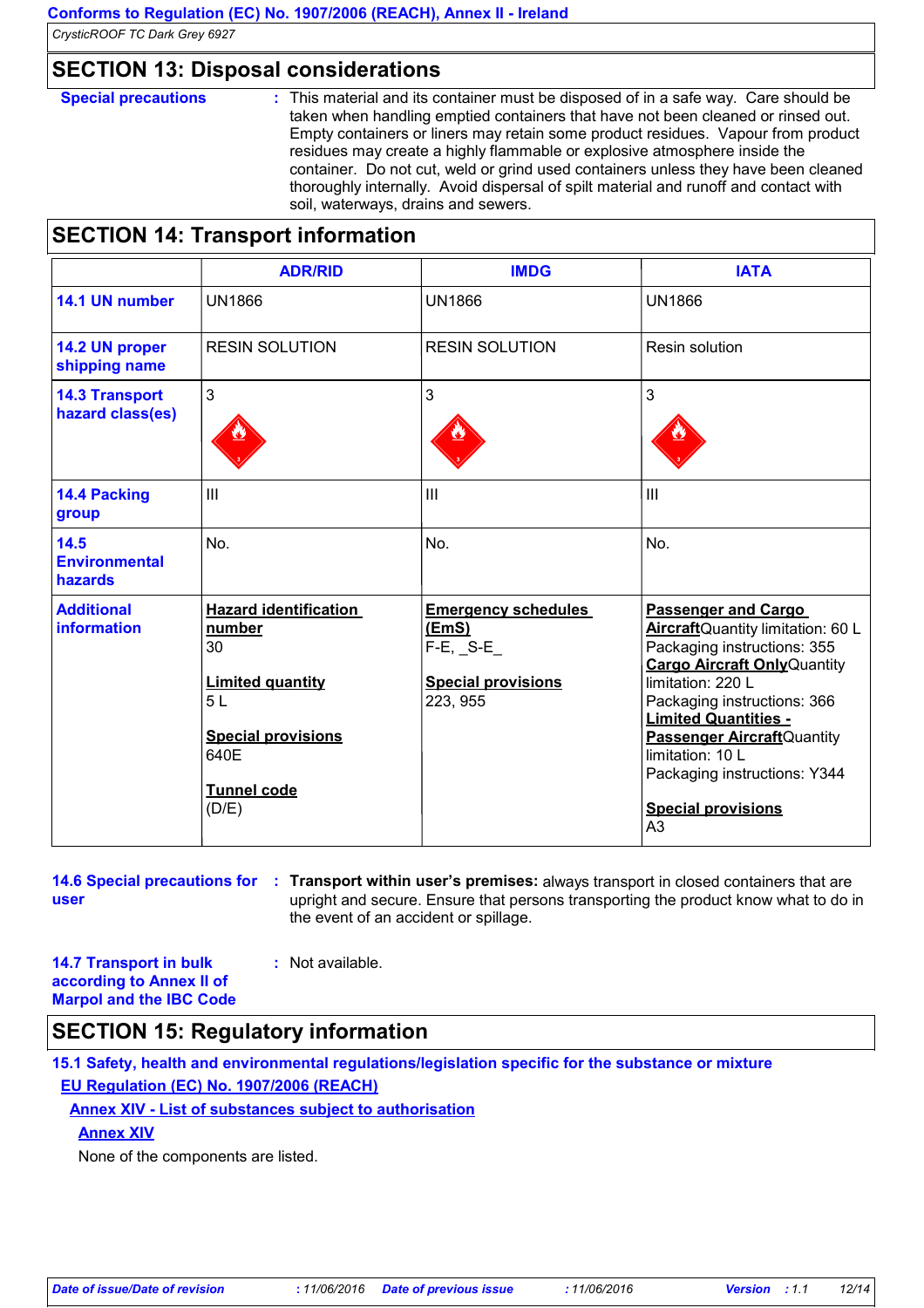### **SECTION 15: Regulatory information**

| <b>Annex XVII - Restrictions</b> | : Not applicable. |
|----------------------------------|-------------------|
| on the manufacture,              |                   |
| placing on the market            |                   |
| and use of certain               |                   |
| dangerous substances,            |                   |
| mixtures and articles            |                   |
| <b>Other EU regulations</b>      |                   |

### **Priority List Chemicals :** Not determined **(793/93/EEC)**

| <b>Product/ingredient name Carcinogenic</b> | <b>effects</b> | <b>Mutagenic effects</b> | Developmental<br><b>effects</b>  | <b>Fertility effects</b> |
|---------------------------------------------|----------------|--------------------------|----------------------------------|--------------------------|
| I stvrene                                   |                |                          | Repr. 2, H361d<br>(Unborn child) |                          |

#### **Seveso Directive**

This product is controlled under the Seveso Directive.

#### **Danger criteria**

| <b>Category</b>                                                                                |  |
|------------------------------------------------------------------------------------------------|--|
| <b>P5c:</b> Flammable liquids 2 and 3 not falling under P5a or P5b<br>$ C6:$ Flammable $(R10)$ |  |

### **International regulations**

| <b>Listed on inventory.</b> | : Australia inventory (AICS): Not determined.                                       |
|-----------------------------|-------------------------------------------------------------------------------------|
|                             | China inventory (IECSC): Not determined.<br>Japan inventory (ENCS): Not determined. |
|                             | Japan inventory (ISHL): Not determined.                                             |
|                             | Korea inventory: Not determined.                                                    |
|                             | Malaysia Inventory (EHS Register): Not determined.                                  |
|                             | New Zealand Inventory of Chemicals (NZIoC): Not determined.                         |
|                             | Philippines inventory (PICCS): Not determined.                                      |
|                             | Taiwan Chemical Substances Inventory (TCSI): Not determined.                        |
|                             | Turkey inventory: Not determined.                                                   |
| 5.2 Chamical eafaty         | . This product contains substances for which Chemical Safety Assessments are still  |

#### **15.2 Chemical safety assessment** This product contains substances for which Chemical Safety Assessments are still **:** required.

### **SECTION 16: Other information**

 $\nabla$  Indicates information that has changed from previously issued version.

| <b>Abbreviations and</b><br>acronyms | $\therefore$ ATE = Acute Toxicity Estimate<br>CLP = Classification, Labelling and Packaging Regulation [Regulation (EC) No.<br>1272/2008] |
|--------------------------------------|-------------------------------------------------------------------------------------------------------------------------------------------|
|                                      | DMEL = Derived Minimal Effect Level                                                                                                       |
|                                      | DNEL = Derived No Effect Level                                                                                                            |
|                                      | EUH statement = CLP-specific Hazard statement                                                                                             |
|                                      | PBT = Persistent, Bioaccumulative and Toxic                                                                                               |
|                                      | PNEC = Predicted No Effect Concentration                                                                                                  |
|                                      | <b>RRN = REACH Registration Number</b>                                                                                                    |
|                                      | vPvB = Very Persistent and Very Bioaccumulative                                                                                           |

### **Procedure used to derive the classification according to Regulation (EC) No. 1272/2008 [CLP/GHS]**

| <b>Classification</b>         | <b>Justification</b>   |
|-------------------------------|------------------------|
| Flam. Liq. 3, H226            | IOn basis of test data |
| Acute Tox. 4, H332            | l Calculation method   |
| Skin Irrit. 2, H315           | l Calculation method   |
| Eye Irrit. 2, H319            | l Calculation method   |
| Repr. 2, H361d (Unborn child) | l Calculation method   |
| STOT RE 1, H372               | Calculation method     |